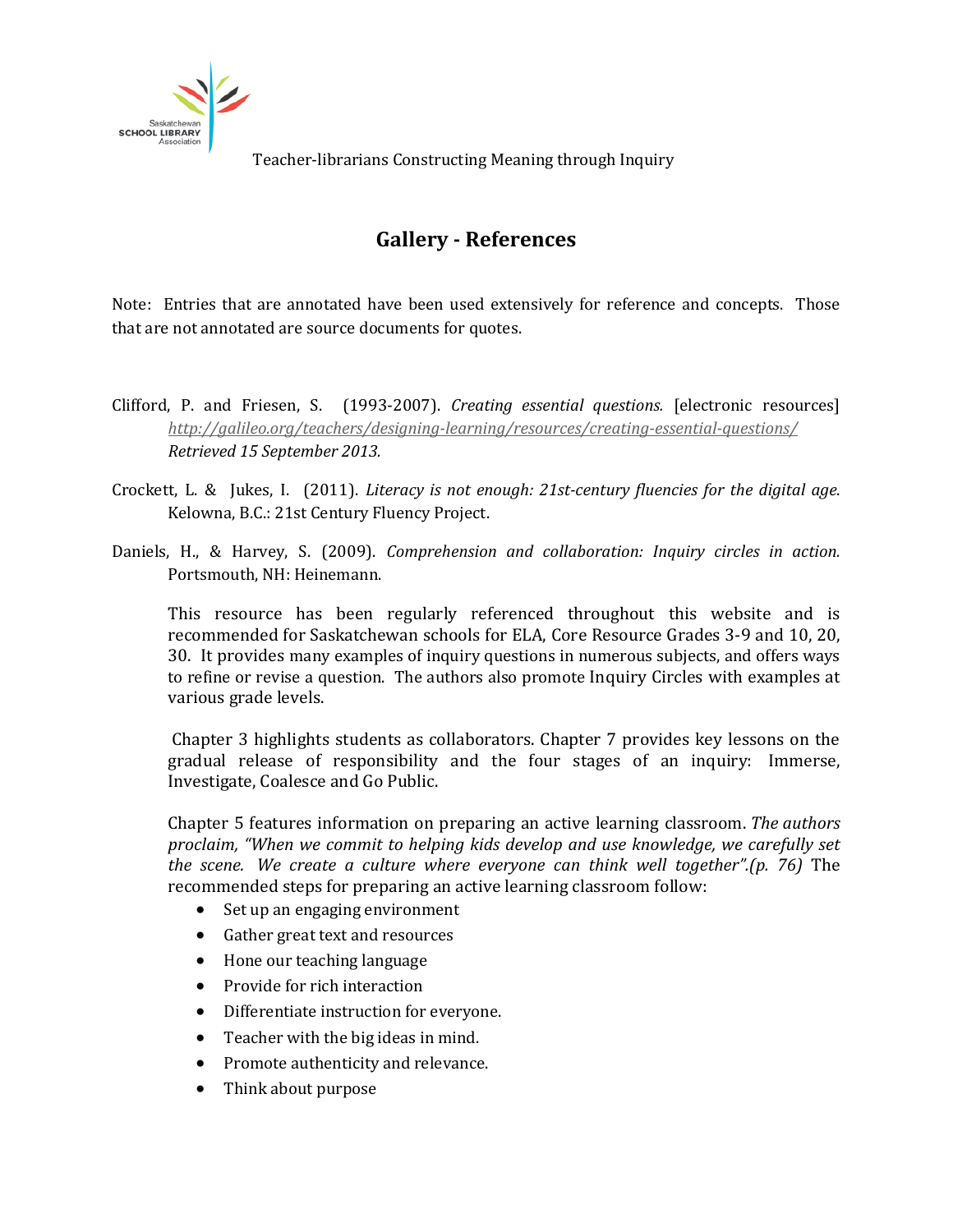

- Foster passion, curiosity, and fun.
- Doiron, R. & Asselin, M. (Eds). (2005). *Literacy, libraries, and learning.* Markham, ON: Pembroke Publishers.

Galileo Educational Network. (2013).<http://galileo.org/>

The Galileo organization is an independent, charitable organization that creates, promotes and disseminates innovative teaching and learning practices through research, professional learning and fostering external collaborations. The various links in the left menu offer examples of inquiry projects.

<http://www.galileo.org/inquiry-what.html>

- The following rubric may help teachers to determine the dimensions of inquiry that they have incorporated into their planning and provide ideas for personal growth in the process. <http://www.galileo.org/research/publications/rubric.pdf>
- This resource from the Galileo Educational Network outlines a series of principles for assessment and provides a number of generic rubrics that can be used in assessing inquiry. There are also a number of additional links provided to articles and other<br>resources on assessment.  $\frac{http://galileo.org/teachers/designing$ [http://galileo.org/teachers/designing](http://galileo.org/teachers/designing-learning/resources/inquiry-and-assessment/)[learning/resources/inquiry-and-assessment/](http://galileo.org/teachers/designing-learning/resources/inquiry-and-assessment/)
- inquiry [http://galileo.org/wp](http://galileo.org/wp-content/uploads/2012/10/rubric.pdf)[content/uploads/2012/10/rubric.pdf](http://galileo.org/wp-content/uploads/2012/10/rubric.pdf)
- Gordon, Carol. "The [culture of inquiry in school libraries",](http://www.google.ca/url?sa=t&rct=j&q=&esrc=s&source=web&cd=1&ved=0CDIQFjAA&url=http%3A%2F%2Fwww.iasl-online.org%2Ffiles%2Fslw2010-gordon.pdf&ei=yguLUZ7iMonZyQG6wYDgBQ&usg=AFQjCNFyf_10YjxHCwr-oVtTdvRy_TJ2NQ) *School Libraries Worldwide*, January 2010, Volume 16, Number 1, p. 77. Accessed 12 May 2013.
- Harvey, C. A. (2012). *Adult learners, professional development, and the school librarian*. Santa Barbara, California: Libraries Unlimited.
- Hume, K. (2011). *Tuned out: Engaging the 21st century learner*. Don Mills, ON: Pearson Canada.
- Jones, J. & Gail Bush. (2009). "Collaboration." *Tales out of the school library: developing professional dispositions*. Santa Barbara, CA: Libraries Unlimited. Accessed from *ABC-CLIO eBook Collection* on 15 Apr 2013.
- Koechlin, C., & Zwaan, S. (2009) ["Engage and grow with questions](http://clatoolbox.ca/casl/slicv27n3/273koechlin.html%20Vol.%2027)*". School Libraries in Canada.* Vol. 27, Number 3. Retrieved, 15 September 2013 from <http://clatoolbox.ca/casl/slicv27n3/273koechlin.html> .

Koechlin, C., & Zwaan, S. (2007). *Q Tasks.* Markham, ON: Pembroke Publishers.

Chapter 3 explains learning to question in suitable styles for all grade levels. It offers many templates with accompanying pedagogy. There is a question builder chart on page 65 for formulating questions from starters. The chapter also demonstrates a correlation between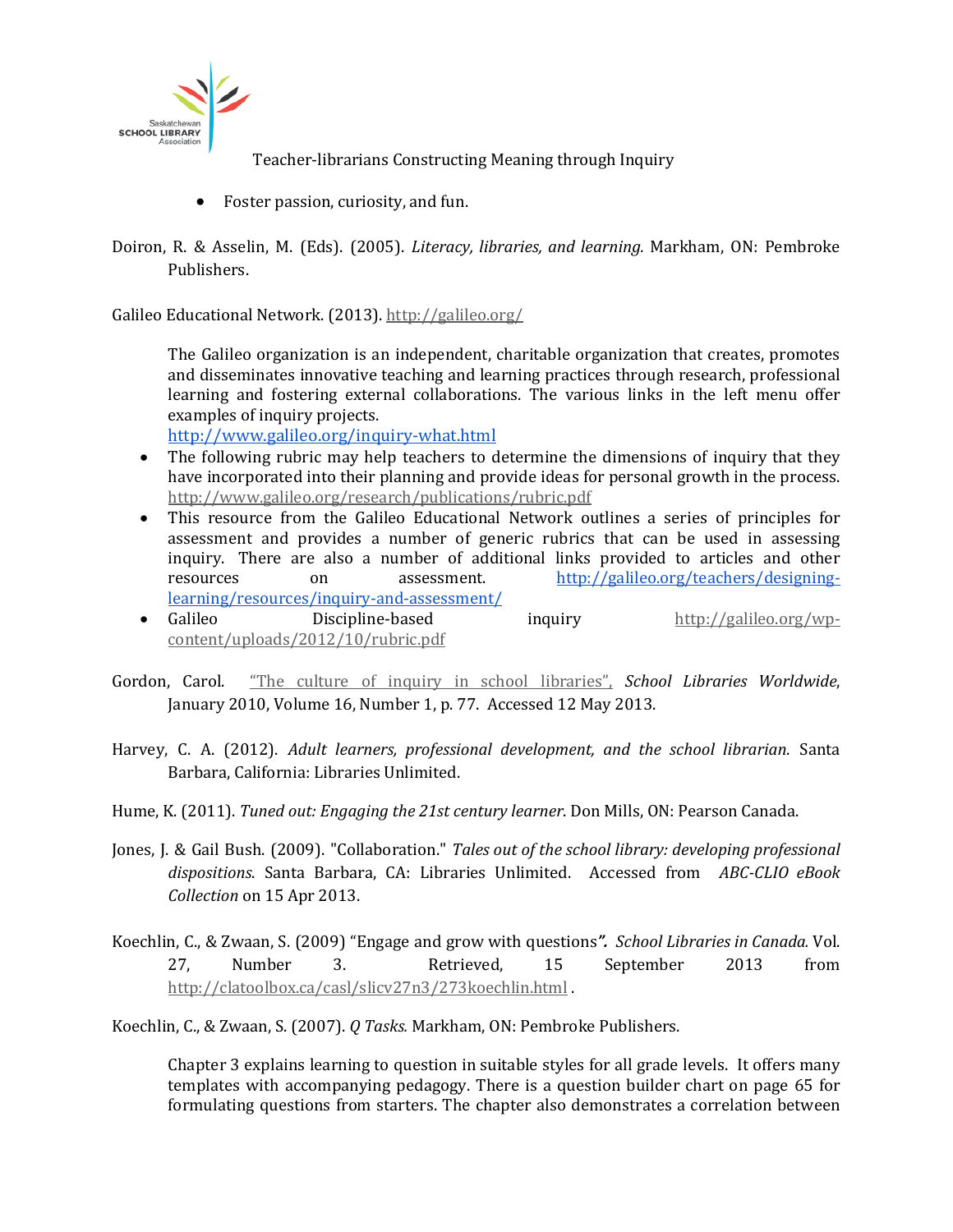

questions and Bloom's taxonomy. The last six pages specifically address building a research focus or an inquiry focus. Examples provided from pp. 73 & 79 on Student-generated Questions webpage.

Koechlin, C., & Zwaan, S. (2007). *Q-Wheel.* Markham, ON: Pembroke Publishers.

There are three video clips demonstrating the use of this question developing tool in a grade 1 / 2 classroom.

Kohler-Evans, Patty A. "Co-teaching: How to make this marriage work in front of the kids." *Education* 127.2 (2006): pp. 260-264.

Laboratory School, University of Toronto

This resource identifies principles and practices in assessment inquiry-based learning and includes teacher stories of working in inquiry as well as a few student samples to support understanding.

<http://www.naturalcuriosity.ca/environmental.php?pgcat=branch1&sfield=ten>

- McTighe, J. and Wiggins, G. (2013). *Essential questions opening doors to student understanding.* Alexandria, VA: Association for Supervision & Curriculum Development.
- McVittie, J., Probert, C., & Marcia Klein. (2004*)*. *Circles of learning: Inquiry discourse communities,*  Saskatoon: Stirling McDowell Foundation, p. 16. [electronic resource] Accessed 12 May 2013.

[http://www.mcdowellfoundation.ca/main\\_mcdowell/projects/research\\_rep/project\\_88.pd](http://www.mcdowellfoundation.ca/main_mcdowell/projects/research_rep/project_88.pdf) [f](http://www.mcdowellfoundation.ca/main_mcdowell/projects/research_rep/project_88.pdf)*NETS for students curriculum planning tool: A NETS project*.(2012). Eugene, OR: International Society for Technology in Education.

Nicholson, Judy. *"[Who are the Métis? Using the RAN strategy to engage in inquiry.](http://ssla.ca/ckfinder/userfiles/files/whoarethemetis_jnicholson_winter2010.pdf)" The Medium*. Winter 2010.

The RAN strategy (*reading and analyzing non-fiction)* is an adaptation of the KWL chart by educator Tony Stead. This is a good example of a teaching tool to use with Inquiry and includes a template.

- November, A. (2010). *Empowering students with technology, Second Edition.* Thousand Oaks, CA: Corwin, A SAGE Company.
- Parker, Dianne. (2007). *Planning for inquiry: It's not an oxymoron!* Urbana, IL: NCTE.

Recommended for use in Saskatchewan schools for ELA, Core Resource PreKindergarten, Kindergarten,Grades 1-9 and 10, 20, 30.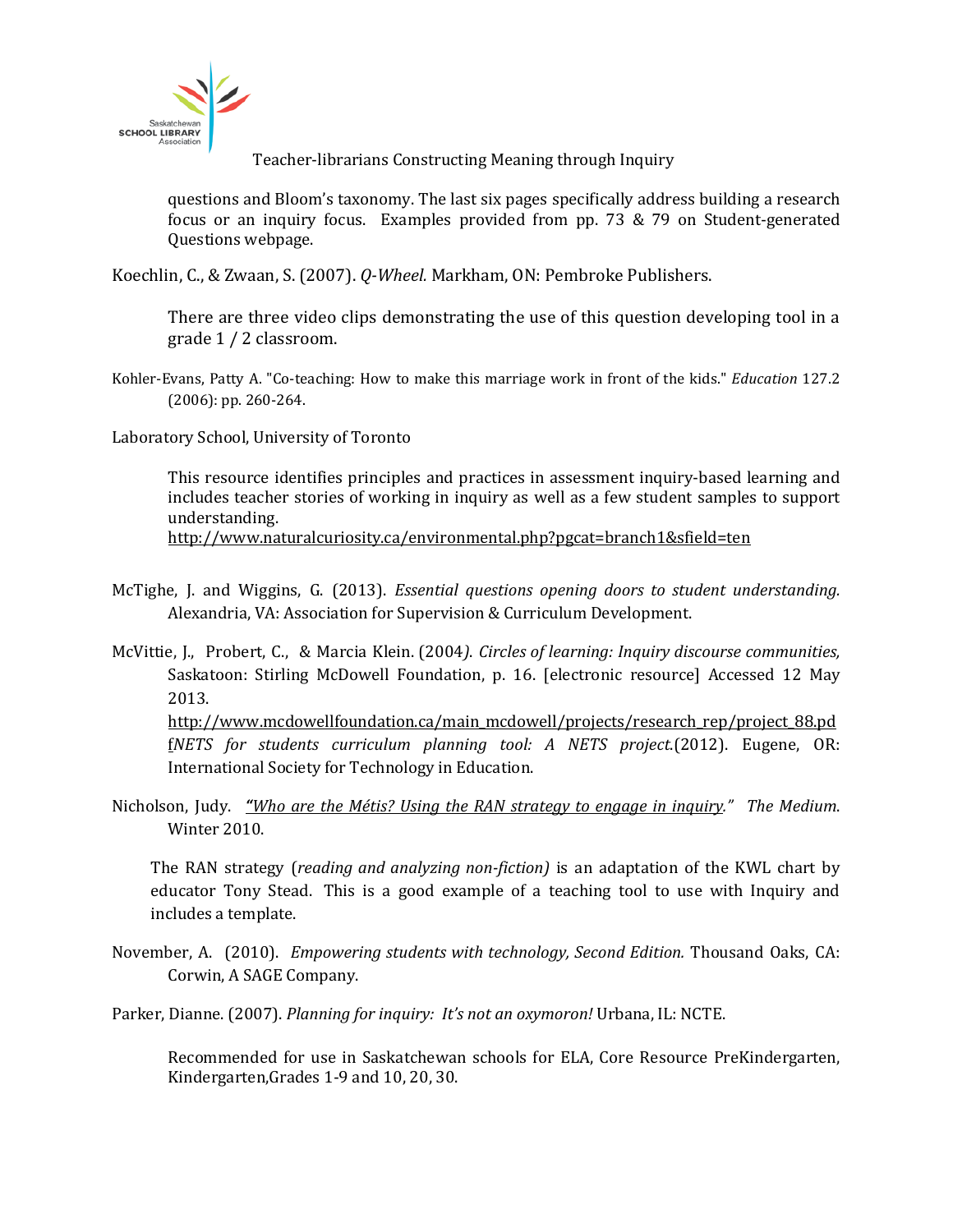

Prevost, Elizabeth. (2010). *[Developing a culture of inquiry in elementary schools: The role of the](file:///C:%5CUsers%5COwner%5CDesktop%5CInquiry%20Website%20July%202013%5Cgallery%20of%20inquiry%5Cgallery%20resources%20(print%20and%20online)%5C%E2%80%A2http:%5Cwww.elementaryed.ualberta.ca%5CGraduatePrograms%5CCappingInformationEDEL900%5C%7E%5Cmedia%5Celementaryed%5CDocuments%5CGraduatePrograms%5CCapping_SamplePaper_Prevost.pdf)  [teacher-librarian.](file:///C:%5CUsers%5COwner%5CDesktop%5CInquiry%20Website%20July%202013%5Cgallery%20of%20inquiry%5Cgallery%20resources%20(print%20and%20online)%5C%E2%80%A2http:%5Cwww.elementaryed.ualberta.ca%5CGraduatePrograms%5CCappingInformationEDEL900%5C%7E%5Cmedia%5Celementaryed%5CDocuments%5CGraduatePrograms%5CCapping_SamplePaper_Prevost.pdf)* Edmonton, Alberta: Department of Elementary Education, University of Alberta.Accessed 12 May 2013.

Rheingold, H. (2012). *Net smart: how to thrive online*. Cambridge, MA: MIT Press.

- Rothstein, Dan and Santana, Luz. (2011). *Make just one change: teach students to ask their own question.* Cambridge, MA*:* Harvard Education Press.
- Rothstein, Dan and Santana, Luz. (2011). "Teaching students to ask their own questions," *Harvard Education Letter*. Vol 27. Number 5, September/October 2011. [http://hepg.org/hel/article/507#home](http://hepg.org/hel/article/507%23home) Accessed online 3 July 2013.
- Saskatchewan Ministry of Education. (2013) *Saskatchewan provincial curriculum*. [electronic resource[\] www.curriculum.gov.sk.ca](http://www.curriculum.gov.sk.ca/)

All subject areas and grade levels are listed on this website including the core and additional learning resources lists for each curriculum and support materials.

- Small, R. (2012). *Teaching for inquiry: Engaging the learner within*. New York: Neal-Schuman Publishers.
- Smith, M. W., & Wilhelm. J. (2002*). "Reading don't fix no Chevys": Literacy in the lives of young men.* Portsmouth, NH: Heinemann. Recommended for use in Saskatchewan schools for ELA, Core Resource Grades 3-9 and 10, 20, 30
- Villa, Richard A., Thousand, Jacqueline S., & Nevin, Ann. *A guide to co-teaching: Practical tips for facilitating student learning*. Thousand Oaks, CA: Sage Publications, 2004.
- Wallace, V. & Husid, W. (2011). *Collaborating for inquiry-based learning: School librarians and teachers partner for student achievement.* Denver, CO: Libraries Unlimited.
- Wiggins, Grant and Jay McTighe. *Understanding by Design*. (Expanded 2nd edition). (2005). Alexandria, VA: Association for Supervision and Curriculum Development.

Wilhelm, J. (2007). *Engaging readers and writers with inquiry*. New York, NY: Scholastic.

Recommended for use in Saskatchewan schools for ELA, Core Resource Grades 3-9 and 10, 20, 30

Wilhelm, J. (2012). *Improving comprehension with think alouds*. New York, NY: Scholastic.

Recommended for use in Saskatchewan schools for ELA, Core Resource Grades 3-9 and 10, 20, 30